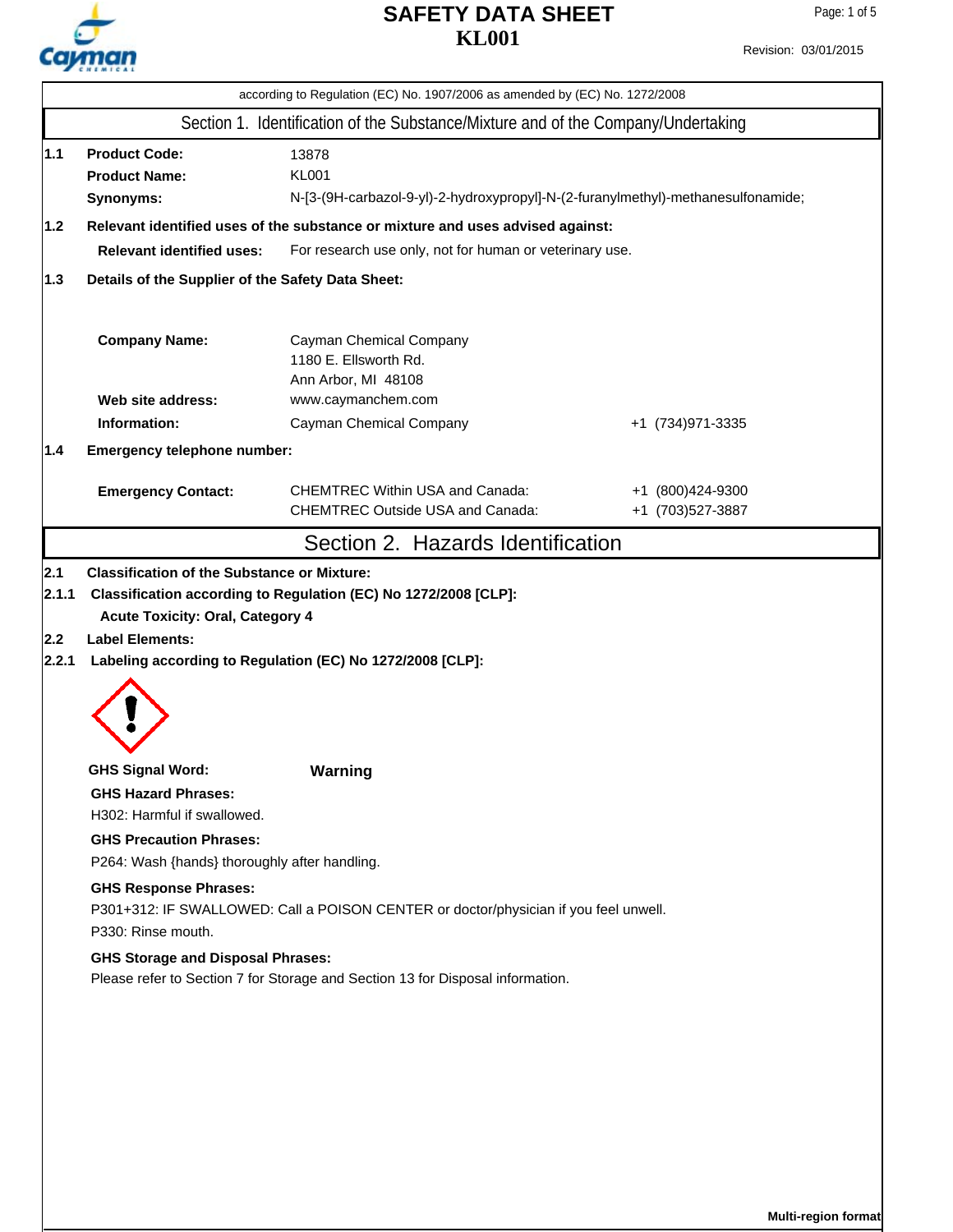

Revision: 03/01/2015

| 2.3                     | <b>Adverse Human Health</b><br><b>Effects and Symptoms:</b>                                                                                                                                                                                                                                                                                                       |                                                                                                                                                                | Harmful if swallowed.<br>Material may be irritating to the mucous membranes and upper respiratory tract.<br>May be harmful by inhalation, ingestion, or skin absorption.<br>May cause eye, skin, or respiratory system irritation.<br>To the best of our knowledge, the toxicological properties have not been thoroughly investigated. |                      |                         |                                                                                               |  |  |  |
|-------------------------|-------------------------------------------------------------------------------------------------------------------------------------------------------------------------------------------------------------------------------------------------------------------------------------------------------------------------------------------------------------------|----------------------------------------------------------------------------------------------------------------------------------------------------------------|-----------------------------------------------------------------------------------------------------------------------------------------------------------------------------------------------------------------------------------------------------------------------------------------------------------------------------------------|----------------------|-------------------------|-----------------------------------------------------------------------------------------------|--|--|--|
|                         |                                                                                                                                                                                                                                                                                                                                                                   |                                                                                                                                                                | Section 3. Composition/Information on Ingredients                                                                                                                                                                                                                                                                                       |                      |                         |                                                                                               |  |  |  |
| CAS H/<br><b>RTECS#</b> |                                                                                                                                                                                                                                                                                                                                                                   | <b>REACH Registration No.</b>                                                                                                                                  | Hazardous Components (Chemical Name)/                                                                                                                                                                                                                                                                                                   | <b>Concentration</b> | EC No./<br>EC Index No. | <b>GHS Classification</b>                                                                     |  |  |  |
| ΝA                      | 309928-48-1<br><b>KL001</b>                                                                                                                                                                                                                                                                                                                                       |                                                                                                                                                                |                                                                                                                                                                                                                                                                                                                                         | 100.0%               | <b>NA</b><br><b>NA</b>  | Acute Tox.(O) 4: H302                                                                         |  |  |  |
|                         |                                                                                                                                                                                                                                                                                                                                                                   |                                                                                                                                                                | Section 4. First Aid Measures                                                                                                                                                                                                                                                                                                           |                      |                         |                                                                                               |  |  |  |
| 4.1                     | <b>Measures:</b>                                                                                                                                                                                                                                                                                                                                                  | <b>Description of First Aid</b><br>In Case of Inhalation:                                                                                                      | No data available.<br>Remove to fresh air. If not breathing, give artificial respiration or give oxygen by trained personnel.<br>Get immediate medical attention.                                                                                                                                                                       |                      |                         |                                                                                               |  |  |  |
|                         |                                                                                                                                                                                                                                                                                                                                                                   | In Case of Skin Contact:<br>In Case of Eye Contact:                                                                                                            | Immediately wash skin with soap and plenty of water for at least 15 minutes. Remove contaminated<br>clothing. Get medical attention if symptoms occur. Wash clothing before reuse.<br>Hold eyelids apart and flush eyes with plenty of water for at least 15 minutes. Have eyes examined<br>and tested by medical personnel.            |                      |                         |                                                                                               |  |  |  |
|                         |                                                                                                                                                                                                                                                                                                                                                                   | In Case of Ingestion:                                                                                                                                          | Wash out mouth with water provided person is conscious. Never give anything by mouth to an<br>medical personnel.                                                                                                                                                                                                                        |                      |                         | unconscious person. Get medical attention. Do NOT induce vomiting unless directed to do so by |  |  |  |
|                         |                                                                                                                                                                                                                                                                                                                                                                   |                                                                                                                                                                | Section 5. Fire Fighting Measures                                                                                                                                                                                                                                                                                                       |                      |                         |                                                                                               |  |  |  |
| 5.1                     | Media:                                                                                                                                                                                                                                                                                                                                                            | Use alcohol-resistant foam, carbon dioxide, water, or dry chemical spray.<br><b>Suitable Extinguishing</b><br>Use water spray to cool fire-exposed containers. |                                                                                                                                                                                                                                                                                                                                         |                      |                         |                                                                                               |  |  |  |
|                         | Media:                                                                                                                                                                                                                                                                                                                                                            |                                                                                                                                                                | Unsuitable Extinguishing A solid water stream may be inefficient.                                                                                                                                                                                                                                                                       |                      |                         |                                                                                               |  |  |  |
| 5.2                     | Hazards:                                                                                                                                                                                                                                                                                                                                                          |                                                                                                                                                                | Flammable Properties and No data available.                                                                                                                                                                                                                                                                                             |                      |                         |                                                                                               |  |  |  |
|                         | Flash Pt:                                                                                                                                                                                                                                                                                                                                                         | <b>Explosive Limits:</b><br><b>Autoignition Pt:</b>                                                                                                            | No data.<br>LEL: No data.<br>No data.                                                                                                                                                                                                                                                                                                   | UEL: No data.        |                         |                                                                                               |  |  |  |
| 5.3                     |                                                                                                                                                                                                                                                                                                                                                                   |                                                                                                                                                                | Fire Fighting Instructions: As in any fire, wear self-contained breathing apparatus pressure-demand (NIOSH approved or<br>equivalent), and full protective gear to prevent contact with skin and eyes.                                                                                                                                  |                      |                         |                                                                                               |  |  |  |
|                         |                                                                                                                                                                                                                                                                                                                                                                   |                                                                                                                                                                | Section 6. Accidental Release Measures                                                                                                                                                                                                                                                                                                  |                      |                         |                                                                                               |  |  |  |
| 6.1                     | <b>Protective Precautions,</b><br>Avoid raising and breathing dust, and provide adequate ventilation.<br>Protective Equipment and As conditions warrant, wear a NIOSH approved self-contained breathing apparatus, or respirator,<br>and appropriate personal protection (rubber boots, safety goggles, and heavy rubber gloves).<br><b>Emergency Procedures:</b> |                                                                                                                                                                |                                                                                                                                                                                                                                                                                                                                         |                      |                         |                                                                                               |  |  |  |
| 6.2                     | <b>Precautions:</b>                                                                                                                                                                                                                                                                                                                                               | Environmental                                                                                                                                                  | Take steps to avoid release into the environment, if safe to do so.                                                                                                                                                                                                                                                                     |                      |                         |                                                                                               |  |  |  |
| 6.3                     | Up:                                                                                                                                                                                                                                                                                                                                                               |                                                                                                                                                                | Methods and Material For Contain spill and collect, as appropriate.<br>Containment and Cleaning Transfer to a chemical waste container for disposal in accordance with local regulations.                                                                                                                                               |                      |                         |                                                                                               |  |  |  |

**Multi-region format**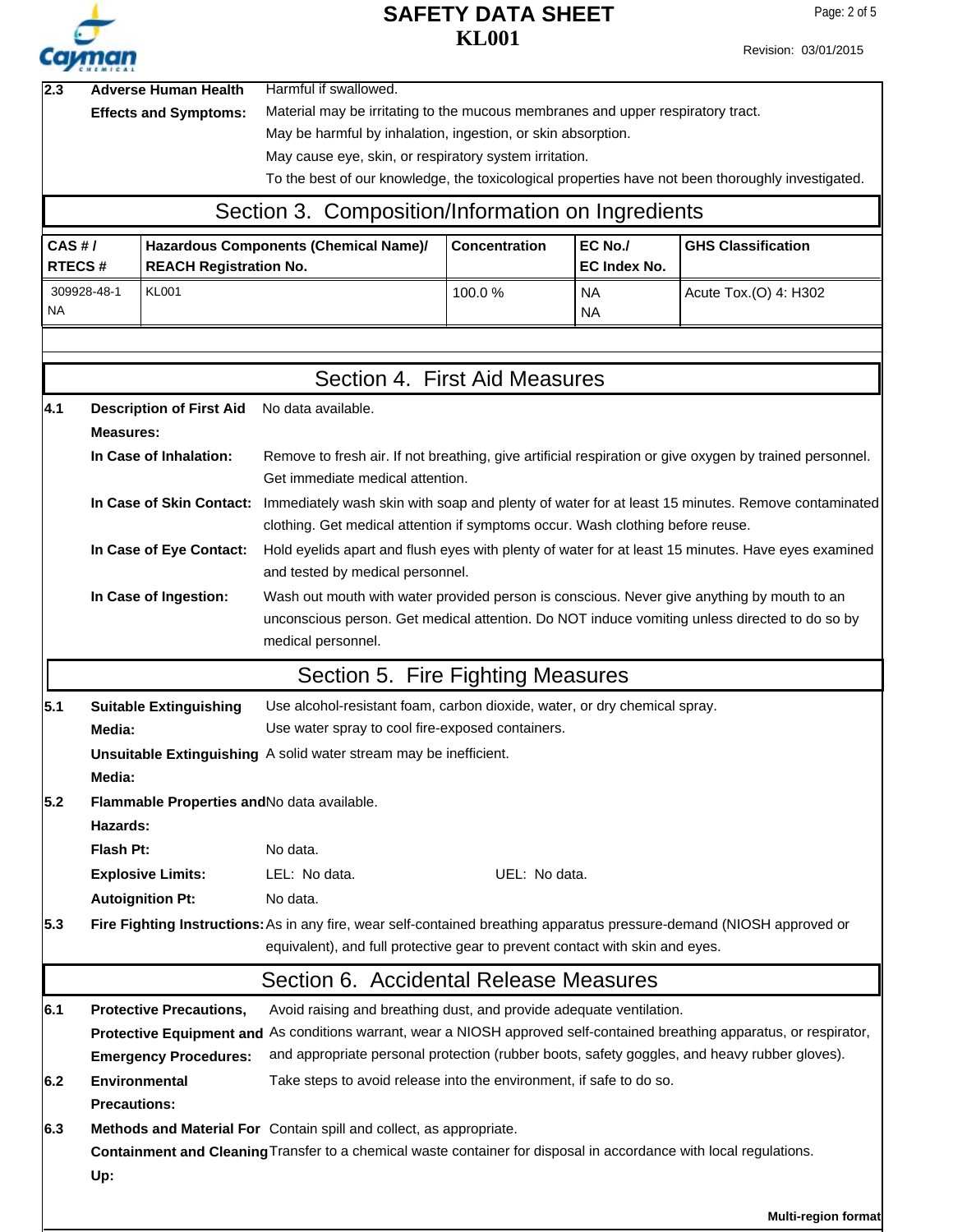

Revision: 03/01/2015

|                                                 |                                                                                      |                                                              |  | Section 7. Handling and Storage                                                                         |                     |             |               |                  |          |                                                                                                       |
|-------------------------------------------------|--------------------------------------------------------------------------------------|--------------------------------------------------------------|--|---------------------------------------------------------------------------------------------------------|---------------------|-------------|---------------|------------------|----------|-------------------------------------------------------------------------------------------------------|
| 7.1                                             | Precautions To Be Taken Avoid breathing dust/fume/gas/mist/vapours/spray.            |                                                              |  |                                                                                                         |                     |             |               |                  |          |                                                                                                       |
|                                                 | Avoid prolonged or repeated exposure.<br>in Handling:                                |                                                              |  |                                                                                                         |                     |             |               |                  |          |                                                                                                       |
| 7.2                                             | Precautions To Be Taken Keep container tightly closed.                               |                                                              |  |                                                                                                         |                     |             |               |                  |          |                                                                                                       |
|                                                 | Store in accordance with information listed on the product insert.<br>in Storing:    |                                                              |  |                                                                                                         |                     |             |               |                  |          |                                                                                                       |
|                                                 |                                                                                      |                                                              |  | Section 8. Exposure Controls/Personal Protection                                                        |                     |             |               |                  |          |                                                                                                       |
| 8.1                                             |                                                                                      | <b>Exposure Parameters:</b>                                  |  |                                                                                                         |                     |             |               |                  |          |                                                                                                       |
|                                                 | CAS#<br><b>Partial Chemical Name</b>                                                 |                                                              |  |                                                                                                         | <b>Britain EH40</b> |             |               | <b>France VL</b> |          | <b>Europe</b>                                                                                         |
|                                                 | 309928-48-1<br><b>KL001</b>                                                          |                                                              |  | No data.                                                                                                |                     |             | No data.      |                  | No data. |                                                                                                       |
| CAS#                                            |                                                                                      | <b>Partial Chemical Name</b>                                 |  |                                                                                                         | <b>OSHA TWA</b>     |             |               | <b>ACGIH TWA</b> |          | <b>Other Limits</b>                                                                                   |
|                                                 | 309928-48-1                                                                          | <b>KL001</b>                                                 |  |                                                                                                         | No data.            |             |               | No data.         |          | No data.                                                                                              |
| 8.2                                             |                                                                                      | <b>Exposure Controls:</b>                                    |  |                                                                                                         |                     |             |               |                  |          |                                                                                                       |
| 8.2.1                                           |                                                                                      | <b>Engineering Controls</b>                                  |  |                                                                                                         |                     |             |               |                  |          | Use process enclosures, local exhaust ventilation, or other engineering controls to control airborne  |
|                                                 |                                                                                      | (Ventilation etc.):                                          |  | levels below recommended exposure limits.                                                               |                     |             |               |                  |          |                                                                                                       |
| 8.2.2                                           |                                                                                      | <b>Personal protection equipment:</b>                        |  |                                                                                                         |                     |             |               |                  |          |                                                                                                       |
|                                                 |                                                                                      | <b>Eye Protection:</b>                                       |  | Safety glasses                                                                                          |                     |             |               |                  |          |                                                                                                       |
|                                                 |                                                                                      | <b>Protective Gloves:</b>                                    |  | Compatible chemical-resistant gloves                                                                    |                     |             |               |                  |          |                                                                                                       |
|                                                 |                                                                                      | Other Protective Clothing: Lab coat                          |  |                                                                                                         |                     |             |               |                  |          |                                                                                                       |
|                                                 | <b>Respiratory Equipment</b><br>NIOSH approved respirator, as conditions warrant.    |                                                              |  |                                                                                                         |                     |             |               |                  |          |                                                                                                       |
|                                                 | (Specify Type):                                                                      |                                                              |  |                                                                                                         |                     |             |               |                  |          |                                                                                                       |
|                                                 | Work/Hygienic/Maintenan Do not take internally.                                      |                                                              |  |                                                                                                         |                     |             |               |                  |          |                                                                                                       |
|                                                 | ce Practices:                                                                        |                                                              |  |                                                                                                         |                     |             |               |                  |          | Facilities storing or utilizing this material should be equipped with an eyewash and a safety shower. |
|                                                 |                                                                                      |                                                              |  | Wash thoroughly after handling.                                                                         |                     |             |               |                  |          |                                                                                                       |
|                                                 |                                                                                      |                                                              |  | No data available.                                                                                      |                     |             |               |                  |          |                                                                                                       |
|                                                 |                                                                                      |                                                              |  | Section 9. Physical and Chemical Properties                                                             |                     |             |               |                  |          |                                                                                                       |
| 9.1                                             |                                                                                      | <b>Information on Basic Physical and Chemical Properties</b> |  |                                                                                                         |                     |             |               |                  |          |                                                                                                       |
|                                                 | <b>Physical States:</b>                                                              |                                                              |  | ] Gas                                                                                                   | [ ] Liquid          | [ X ] Solid |               |                  |          |                                                                                                       |
|                                                 |                                                                                      | <b>Appearance and Odor:</b>                                  |  | A crystalline solid                                                                                     |                     |             |               |                  |          |                                                                                                       |
|                                                 | <b>Melting Point:</b>                                                                |                                                              |  | No data.                                                                                                |                     |             |               |                  |          |                                                                                                       |
|                                                 | <b>Boiling Point:</b>                                                                |                                                              |  | No data.                                                                                                |                     |             |               |                  |          |                                                                                                       |
|                                                 | Flash Pt:                                                                            |                                                              |  | No data.                                                                                                |                     |             |               |                  |          |                                                                                                       |
|                                                 |                                                                                      | <b>Evaporation Rate:</b>                                     |  | No data.                                                                                                |                     |             |               |                  |          |                                                                                                       |
|                                                 |                                                                                      | <b>Explosive Limits:</b>                                     |  | LEL: No data.                                                                                           |                     |             | UEL: No data. |                  |          |                                                                                                       |
|                                                 |                                                                                      | Vapor Pressure (vs. Air or mm                                |  | No data.                                                                                                |                     |             |               |                  |          |                                                                                                       |
|                                                 | $Hg$ ):                                                                              |                                                              |  |                                                                                                         |                     |             |               |                  |          |                                                                                                       |
|                                                 | No data.<br>Vapor Density (vs. Air = 1):                                             |                                                              |  |                                                                                                         |                     |             |               |                  |          |                                                                                                       |
|                                                 | No data.<br>Specific Gravity (Water = 1):<br>No data.<br><b>Solubility in Water:</b> |                                                              |  |                                                                                                         |                     |             |               |                  |          |                                                                                                       |
|                                                 |                                                                                      |                                                              |  | $\sim$ 0.5 mg/ml in a 1:1 solution of DMF:PBS (pH 7.2); $\sim$ 1 mg/ml in EtOH; $\sim$ 5 mg/ml in DMSO; |                     |             |               |                  |          |                                                                                                       |
| <b>Solubility Notes:</b><br>$~10$ mg/ml in DMF; |                                                                                      |                                                              |  |                                                                                                         |                     |             |               |                  |          |                                                                                                       |
|                                                 |                                                                                      | <b>Autoignition Pt:</b>                                      |  | No data.                                                                                                |                     |             |               |                  |          |                                                                                                       |
|                                                 |                                                                                      |                                                              |  |                                                                                                         |                     |             |               |                  |          |                                                                                                       |
|                                                 |                                                                                      |                                                              |  |                                                                                                         |                     |             |               |                  |          |                                                                                                       |

**Multi-region format**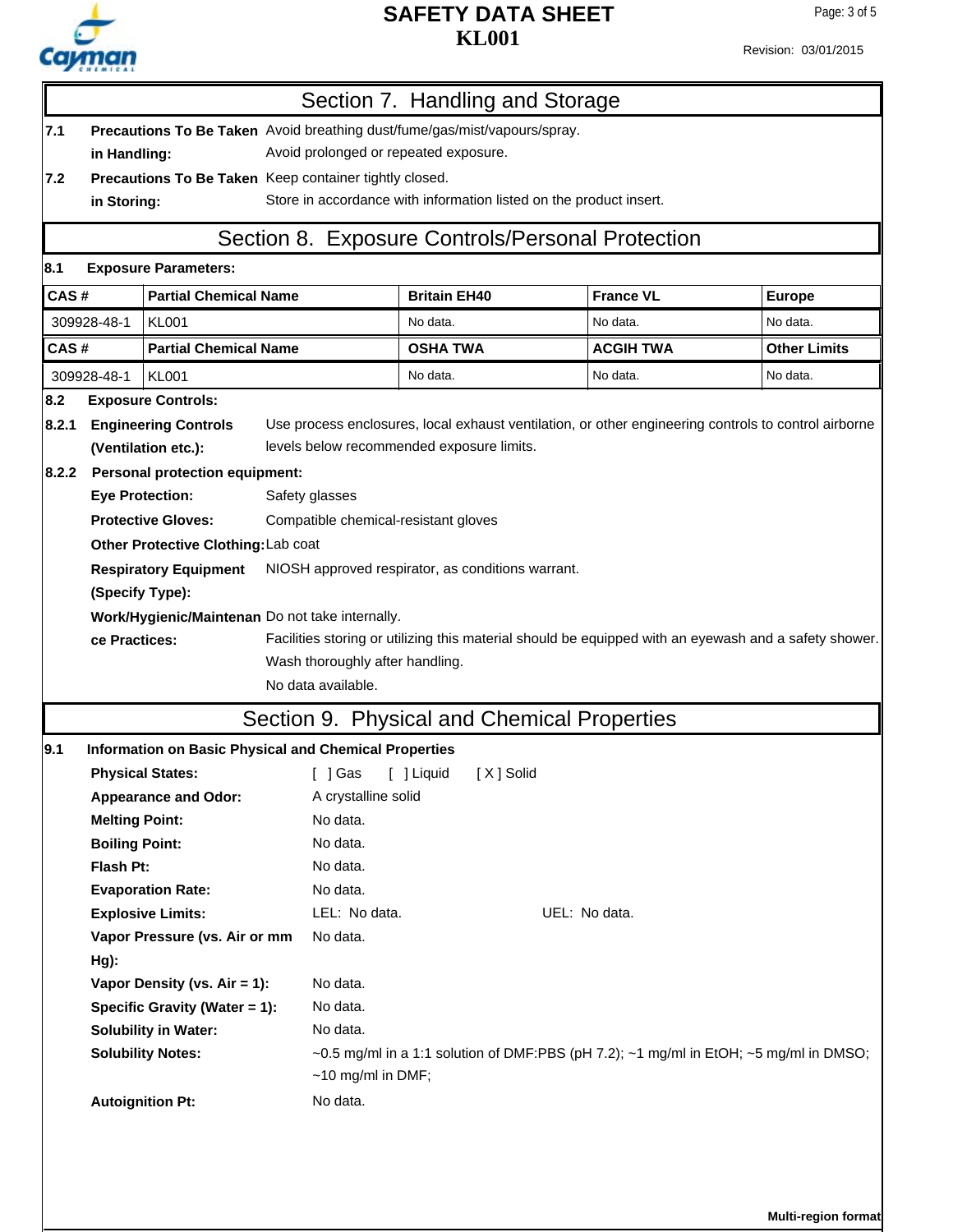

Revision: 03/01/2015

| 9.2  |                                                                | <b>Other Information</b>                  |                                                                               |            |             |              |             |
|------|----------------------------------------------------------------|-------------------------------------------|-------------------------------------------------------------------------------|------------|-------------|--------------|-------------|
|      |                                                                | <b>Percent Volatile:</b>                  | No data.                                                                      |            |             |              |             |
|      | C21H22N2O4S<br><b>Molecular Formula &amp; Weight:</b><br>398.5 |                                           |                                                                               |            |             |              |             |
|      |                                                                |                                           | Section 10. Stability and Reactivity                                          |            |             |              |             |
| 10.1 | <b>Reactivity:</b><br>No data available.                       |                                           |                                                                               |            |             |              |             |
| 10.2 | Stability:                                                     |                                           | Unstable [ ]<br>Stable [X]                                                    |            |             |              |             |
| 10.3 |                                                                | <b>Stability Note(s):</b>                 | Stable if stored in accordance with information listed on the product insert. |            |             |              |             |
|      | <b>Polymerization:</b>                                         |                                           | Will not occur [X]<br>Will occur [ ]                                          |            |             |              |             |
| 10.4 | <b>Conditions To Avoid:</b><br>No data available.              |                                           |                                                                               |            |             |              |             |
| 10.5 |                                                                |                                           | Incompatibility - Materials No data available.                                |            |             |              |             |
|      | To Avoid:                                                      |                                           |                                                                               |            |             |              |             |
| 10.6 | <b>Hazardous</b>                                               |                                           | No data available.                                                            |            |             |              |             |
|      |                                                                | <b>Decomposition Or</b>                   |                                                                               |            |             |              |             |
|      | <b>Byproducts:</b>                                             |                                           |                                                                               |            |             |              |             |
|      |                                                                |                                           | Section 11. Toxicological Information                                         |            |             |              |             |
| 11.1 | <b>Information on</b>                                          |                                           | The toxicological effects of this product have not been thoroughly studied.   |            |             |              |             |
|      |                                                                | <b>Toxicological Effects:</b>             |                                                                               |            |             |              |             |
| CAS# |                                                                |                                           | <b>Hazardous Components (Chemical Name)</b>                                   | <b>NTP</b> | <b>IARC</b> | <b>ACGIH</b> | <b>OSHA</b> |
|      | 309928-48-1                                                    | <b>KL001</b>                              |                                                                               | n.a.       | n.a.        | n.a.         | n.a.        |
|      |                                                                |                                           | Section 12. Ecological Information                                            |            |             |              |             |
| 12.1 | <b>Toxicity:</b>                                               |                                           | Avoid release into the environment.                                           |            |             |              |             |
|      |                                                                |                                           | Runoff from fire control or dilution water may cause pollution.               |            |             |              |             |
| 12.2 | <b>Persistence and</b>                                         |                                           | No data available.                                                            |            |             |              |             |
|      | Degradability:                                                 |                                           |                                                                               |            |             |              |             |
| 12.3 |                                                                | <b>Bioaccumulative</b>                    | No data available.                                                            |            |             |              |             |
|      | <b>Potential:</b>                                              |                                           |                                                                               |            |             |              |             |
| 12.4 | <b>Mobility in Soil:</b>                                       |                                           | No data available.                                                            |            |             |              |             |
| 12.5 |                                                                |                                           | Results of PBT and vPvB No data available.                                    |            |             |              |             |
|      | assessment:                                                    |                                           |                                                                               |            |             |              |             |
|      |                                                                |                                           | Section 13. Disposal Considerations                                           |            |             |              |             |
| 13.1 |                                                                | <b>Waste Disposal Method:</b>             | Dispose in accordance with local, state, and federal regulations.             |            |             |              |             |
|      |                                                                |                                           | Section 14. Transport Information                                             |            |             |              |             |
| 14.1 |                                                                | <b>LAND TRANSPORT (US DOT):</b>           |                                                                               |            |             |              |             |
|      |                                                                | <b>DOT Proper Shipping Name:</b>          | Not dangerous goods.                                                          |            |             |              |             |
|      | <b>DOT Hazard Class:</b><br><b>UN/NA Number:</b>               |                                           |                                                                               |            |             |              |             |
| 14.1 |                                                                | <b>LAND TRANSPORT (European ADR/RID):</b> |                                                                               |            |             |              |             |
|      |                                                                |                                           | Not dangerous goods.                                                          |            |             |              |             |
|      | <b>ADR/RID Shipping Name:</b><br><b>UN Number:</b>             |                                           |                                                                               |            |             |              |             |
|      | <b>Hazard Class:</b>                                           |                                           |                                                                               |            |             |              |             |
|      |                                                                |                                           |                                                                               |            |             |              |             |
|      |                                                                |                                           |                                                                               |            |             |              |             |
|      |                                                                |                                           |                                                                               |            |             |              |             |

**Multi-region format**